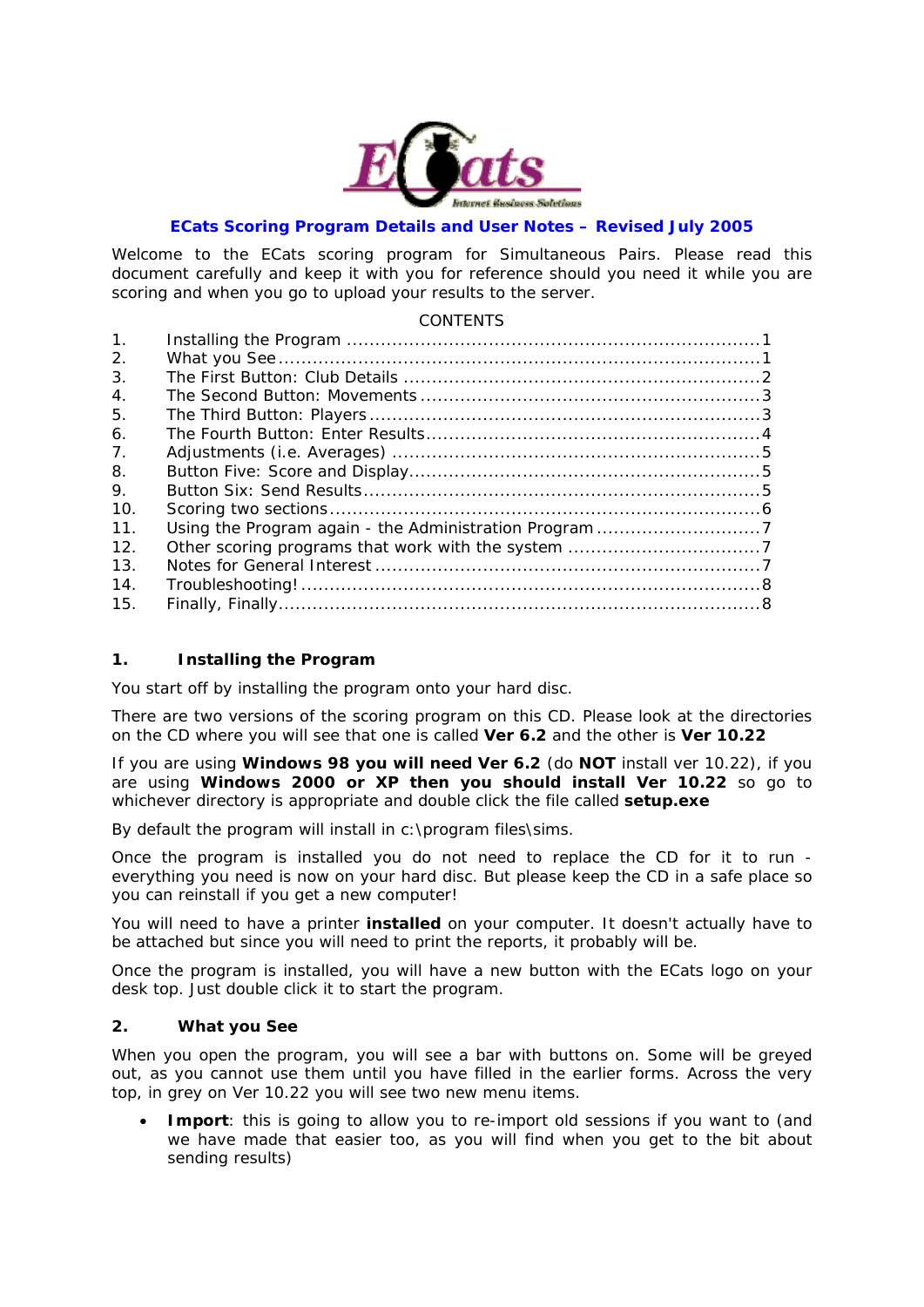• **Admin**: this allows you to do one of three things – first is repair the database (rarely needed but can be handy). Second is to clear everything except the pair names .. which means that you might get away without re-typing them though I am not sure how useful that will be to be honest! And third (the important one) is the **clear all user data,** (don't click it unless you mean it !) which gets rid of the old session completely so you can start again. Using any of these options will cause the program to close (it has to do that to clear the database) and you will need to re-open it.

## **3. The First Button: Club Details**

In *Ver 10.22* the first thing you will see will be a calendar and you need to click the date then click OK. *Ver 6.2* will not have this.

It is necessary to complete all the fields in this form except fax number. **Please be sure to put in a contact email address so that we can contact you in the case of any queries with the scores and so that you received the acknowledgement to let you know we have your files safe when you upload.** 

You may want to "invent" a telephone number, as this will be displayed as part of the URL on the website. We must have something in this field, but it doesn't need to be your real number!

## *3.1. Session No.*

At the top of this box, it asks you what session you are playing. This will be on the travellers for the event. It is very important that you use the correct session number or your results will not appear on the website.

## *3.2. Number of Boards in play*

You won't be able to fill in the rest until you have completed this section. Please make sure you fill in the maximum number of **competition boards** *actually in play* at your heat (24, 27, 30, 32 or whatever) because that will ensure you are presented with a sufficient number of "travellers" in the scoring bit.

If you deal extra boards to make up the movement (e.g. if you are 11 tables you may want 33 boards in play) you can score these, but they will not be included on the website and your "local" result on the web will consequently be different from your "local" result at the club.

The scoring is factored on the frequencies to take account of boards being played a different number of times.

# *3.3. The trailing 0 (top left hand corner of this screen)*

We hate scoring without typing the trailing "0" (i.e. the full score as in 450 or 650 etc.) but we know many of you prefer not to type it. By default you have to put the "0" in there is a check box that says "type scores in full" and you will notice that it is checked. **If you prefer to type scores as 45 or 65 etc. then uncheck that box.** The program will then put in the Zeros as you go along.

### *3.4. The Rest of the details*

These are very obvious … club name, address, country (this is a drop down list and your NBO should be listed. If not, please click the Not Listed section); your name, telephone number (or a random number!) and a contact email address (absolutely **ESSENTIAL** see above), fax if available.

When you have finished filling all the details on the first screen, you press the save and exit button. Once you have done this, the next button (Players) will light up and you can continue.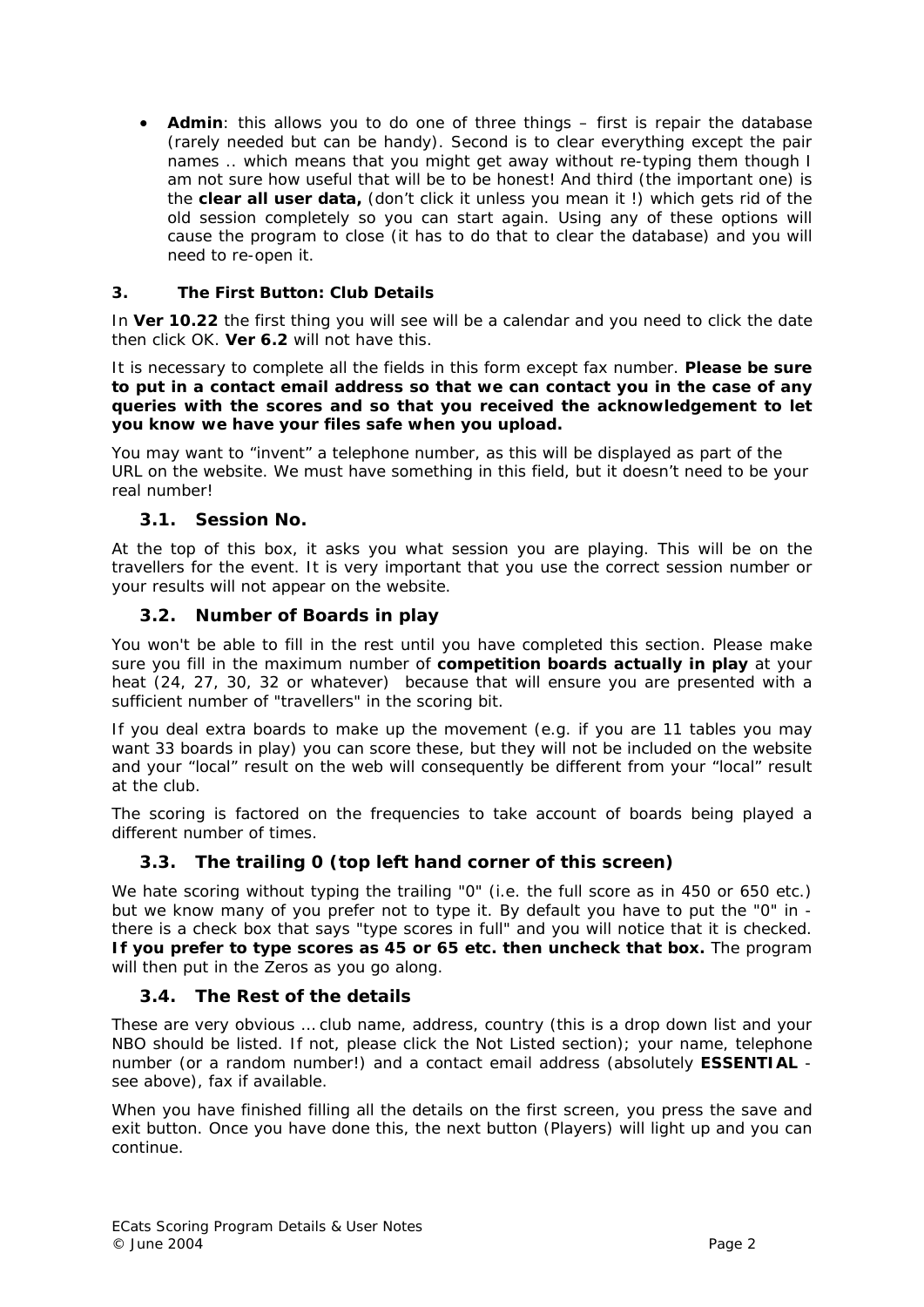If you want to amend the details, just click the button again to open it up, make the changes and save and exit.

It is very important that you do not amend the club details after you have uploaded your results. If you need them changed please email anna@ecats.co.uk with any changes to be made. **You can make changes to the scores or players names and re-upload results but any changes made to the club details will result in your club results appearing twice in the overall ranking.**

#### **4. The Second Button: Movements**

**You can, of course, use any Movement you want**. If you use a movement other than one of the standard Mitchell movements that are built in, you should just skip this section.

#### **VERY IMPORTANT: You must put in your movement BEFORE typing the pair names, as if you change the movement it clears all the information.**

If you have used a basic, straight Mitchell movement you will find movements in this section for up to 16 tables, including both share and relay or skip movements for even numbers of tables. If you have more than 16 tables, you will need to key the results manually, but you can still use the program, of course.

If you **arrow-switched**, you should enter the basic movement and then change the pair numbers on the "travellers" when you enter the scores. You can do that if something goes wrong as well. If you have a half table, please do NOT use a share-and-relay movement if you make the boards up at the table. As these movements are hard coded, you **do not have the facility of changing the number of boards** per round - they are absolutely standard movements and follow these rules:

Pair numbers: N/S take their table number

 E/W take the table number where they start plus the number of tables

They assume the number of boards in play will generally be the nearest possible to 24, so that the 7 table will assume 28 boards, the 8 table 24 boards etc. The 11 table movement has a choice of 22 or 33 boards. Have a look to see what is there before you go to the club on the night, and then you will know what you can and can't do.

When you have decided which movement you need, you should click the **"Insert Movement"** and then when it has finished doing that, click the exit. If you get it wrong, there is a "movement" in the list called "clear all movement data" and clicking that will clear all the information on the travellers. If you find there isn't a suitable movement, then simply click the exit button and you will be able to enter the pair numbers manually in the Players List and on the Travellers.

As you will see, it asks you if you have a "missing pair" so that you can use it for half tables, and it also asks for the number of rounds played. This means the number ACTUALLY played and **does not** include the round on which boards may have been made up.

If you make the boards up at the table, then you should check the box that asks you … just click in the box and it will put a tick in. That makes sure that the round on which the boards were made up is not included on the travellers.

#### **5. The Third Button: Players**

You need to type in the pair numbers and pair names here. **Do not do this before you put in the movement if you are using our movement engine**. If you have inserted a movement, it will present you with all the pair numbers already in place - just add the players names in the second column.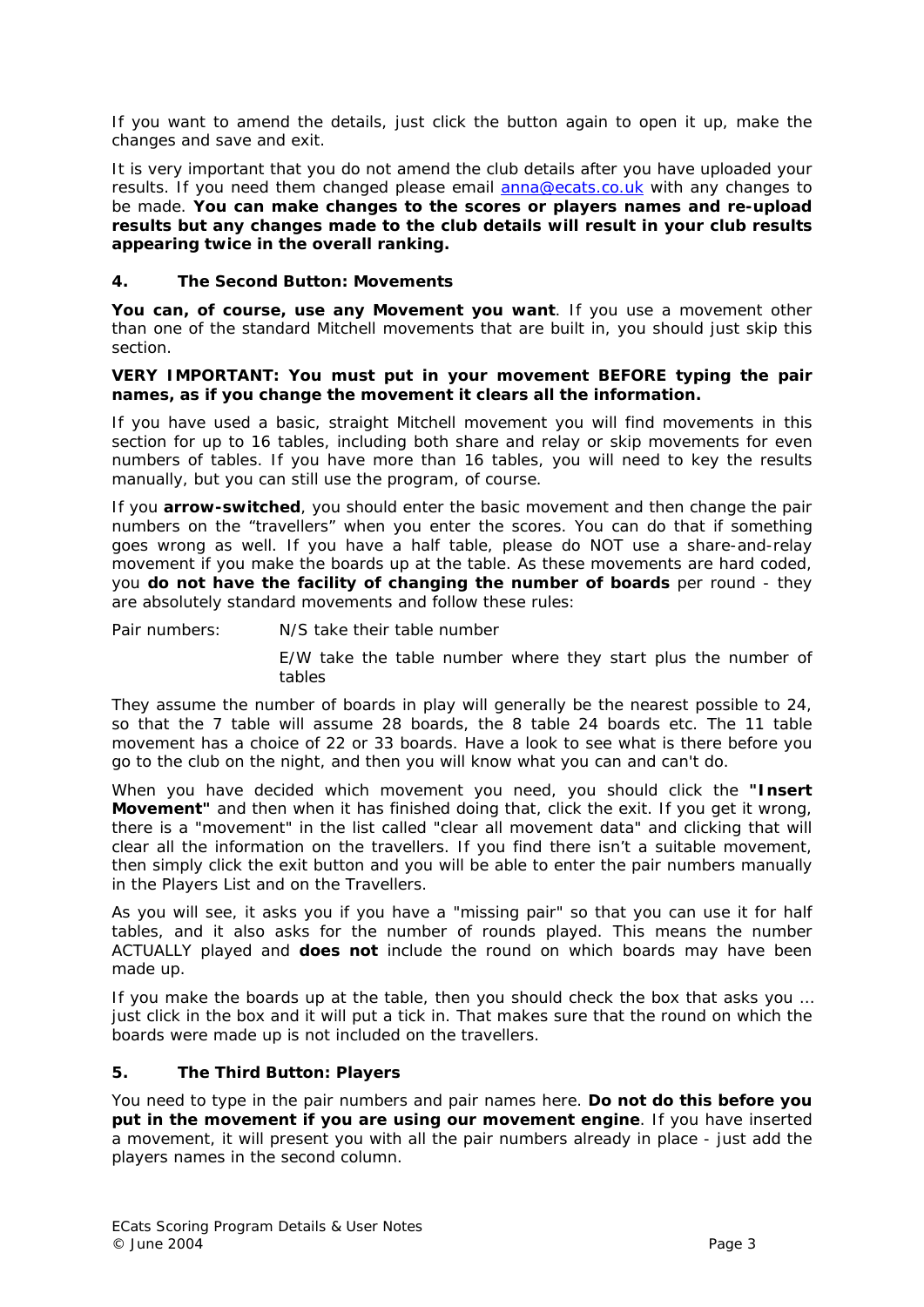If you are not using one of our movements, please remember that all pair numbers **must be unique**. If you type the same pair number as a previous one, it will beep at you and not permit it. Just a long list of players and their numbers is required. You can allocate numbers in any way you like; they do not have to be consecutive, just unique. For example if you played a non-standard, non-switched Mitchell so your EW pair numbers were the same as the NS pair numbers, just add 10 at the beginning of each EW number so they are 101, 102, 103 and so forth (much easier than trying to add a number on each time !)

# *5.1. Half Tables*

If you have a half table, and therefore a "non-existent pair", DO NOT ENTER THAT PAIR NUMBER AT ALL. They do not exist, so just skip over that pair number and enter the next real pair on the next line. The same when you enter the results … **do not enter any sitouts. If you do their scores will be deleted by our server.** 

When you have input all the pair names, you have an option to print that list so that you / your players can check it if they wish.

Please try and instil into your players the idea that it is very important that they remember their pair number and get it right on the traveller – this will save a lot of problems.

The exit button saves it all and closes that bit and then the next button (Enter Results) will light up.

#### **6. The Fourth Button: Enter Results**

The screen here is a simple tab / grid. It should show the correct number of boards (i.e. the number you put in on the first screen.)

If you are using a standard Mitchell movement from our set, then the pair numbers will all be in place ready and waiting for you. If you switched any of the rounds, you will need to click in the relevant column and change them over.

If you used any other movement, then you need to put in the pair numbers for each board. You cannot have a Pair 0, and there is, of course, no Board 0!

The program will not permit you to enter a pair number if that pair does not exist in the players table.

If you enter a duplicate pair number, when you try to move onto the next board, or if you hit the "save and exit" button, you will be warned that you have done so, and the program will tell you which pair number (or numbers) you have entered twice and what line it is on so you can correct it. It will not permit you to exit until you have corrected it.

You can navigate the grid by using the "enter" key or the tab or the cursor keys.

#### **Please enter 0 for a Pass (that is a Zero, not a capital o).**

Normal entry of scores is in the relevant columns. However if you type a minus sign (-) before the score, it will go automatically into the NS- column. Your cursor will not enter the adjustments column - you have to use the mouse if you want to put an adjustment in.

Basically, you just fill in the grid as the traveller looks.

### *6.1. Impossible scores*

The program will warn you of impossible scores (i.e. scores that don't exist or scores that don't exist at the vulnerability). This can be over-ridden if absolutely necessary, but it shouldn't be necessary. Please try and make sure that you key the data accurately. It makes all the difference! Be careful – it will allow you (unfortunately) to key in both a  $+$ and a – score, and when that appears on the web, the result will be the difference, so do watch out for that one and correct it!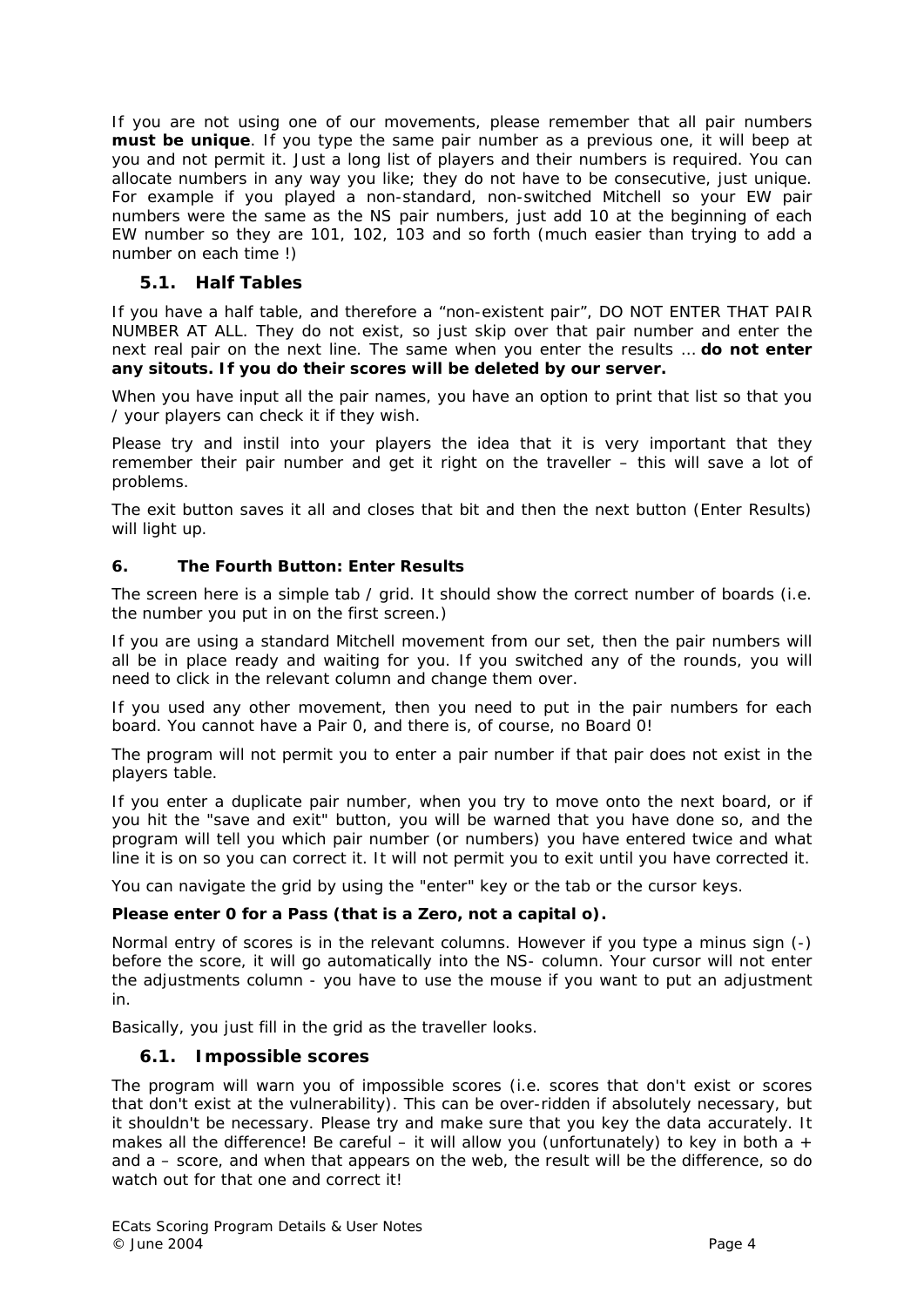You can move to the next board by using pageup/pagedown or by clicking on the tab with the next board number on top of the grid.

When you have finished entering all the scores you want to do at the time (you can always go back and enter more later), you press the "Save and Exit" button. You don't have to do the save and exit between boards as the program will do this automatically.

If you find you have put in an incorrect result, just go back and correct it.

#### **7. Adjustments (i.e. Averages)**

If you want to enter an adjustment, you should leave the NS+ and NS- columns blank and **use the mouse to click into the adjustment column**. Type adjustments as:

**A4040, A4060 or A5050 or whatever %age it should be.** You can put in any percentage you need to … A9595 would be OK or A1522 or whatever. Remember that a 40% gives the pair 40% or their session average whichever is lower (normally called Average minus), and 60% will give them 60% or their session average whichever is higher (normally called Average plus)

**The first number is NS, the second EW so A4060 would be 40% NS and 60% EW and so forth.** 

Then just use the mouse (**NOT** the enter key) to click back into the main part of the traveller.

#### **8. Button Five: Score and Display**

Click on this and the scores are calculated (it is at this stage that the adjustments are made for any boards that have been sat out so do not have as many scores on them). They are displayed in the window alongside.

Another set of buttons will now light up, and these are the ones you click to print the various reports.

### *8.1. The Print Outs*

You have a number of options here regarding printing - you can have a look at the reports first, zoom in, zoom out etc., then you have a choice about printing them - you can print current page or the whole report. The reports you can print are:

- a) The ranking list
- b) The match point chart (this will not print if you haven't filled in all the boards)
- c) The travellers either in the order you put them in or in N/S pair number order
- d) The frequencies
- e) The personal score cards you can choose whether you want to print all of these (it is quite a long report), or just click through until you find the one you want and print only that one.

We have included a "print personal score cards" facility so that your players can have a copy of their score card to compare with the one they kept at the table, for easy checking of their scores.

#### **9. Button Six: Send Results**

**Please DO NOT send the results until you have double checked that everything is correct** *and* **you have actually scored the event. If you have not scored it locally then the server can't score it either!**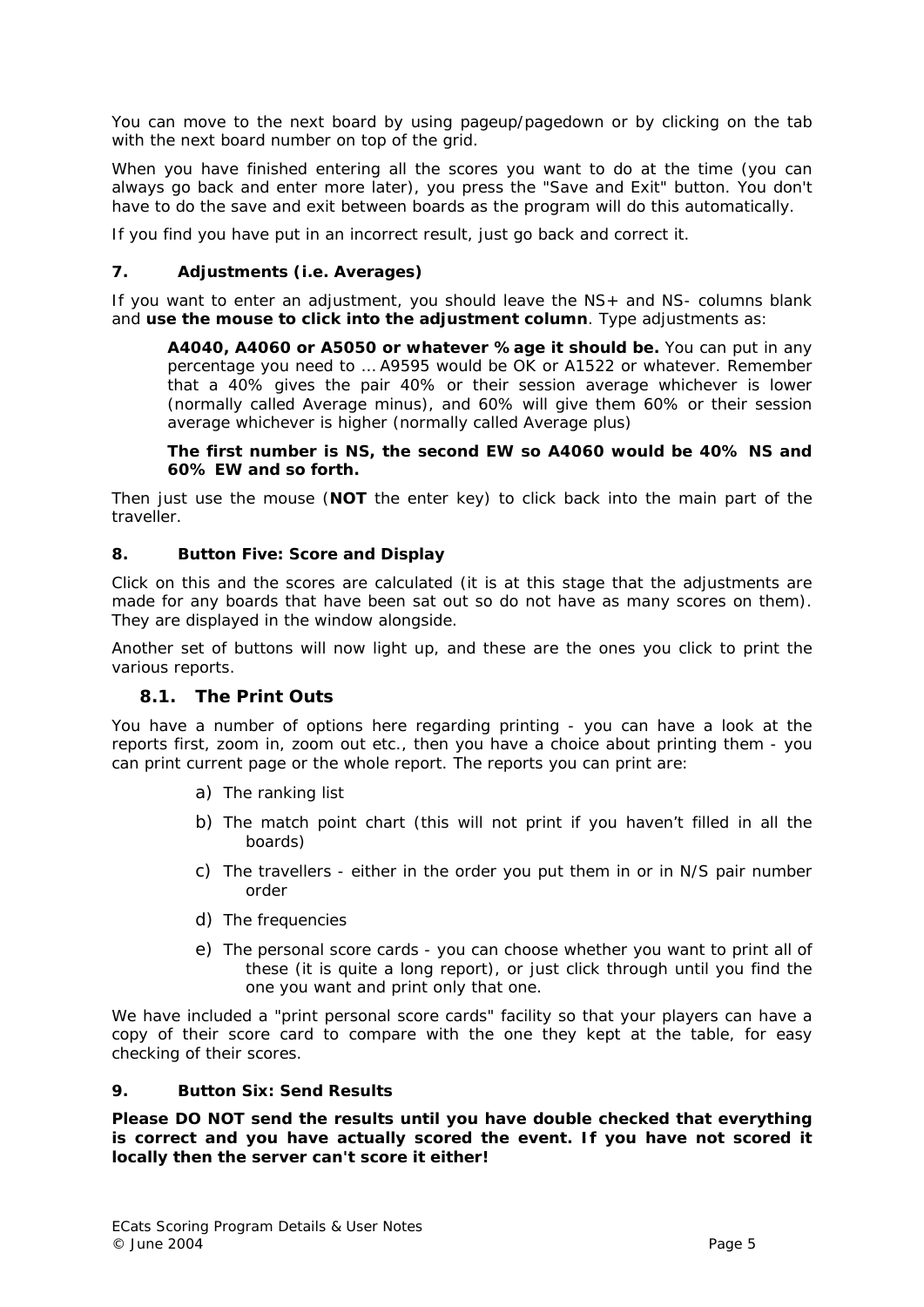There are two methods of sending the results that have been scored with the Sims Scoring Program

# *9.1. With an Internet Connection*

The first is if you are connected to Internet. You simply log on to the Internet using your normal connection and then press the Send Files button. The four files will be sent immediately by ftp automatically to our server to be merged in with the rest of the results. If you are not properly logged on you will get an error message - please log on and try again.

A text box will open and show you what is happening. Once you have seen that you know that the upload has been successful and you can now log off. BE AWARE that the program does not log you off - you must do this yourself. If you try and upload a second time within a very short period you will receive a message saying "Access denied, please try later". This means that your results are either waiting on the server to be processed or are actually being processed.

In this day and age, we are finding that a lot of you are having problems getting the files through as you have personal firewalls which prevent your computer from sending the files. In that case please use the option in section 9.2 to copy the files and email them to **bridge@ecats.co.uk**

If you subsequently discover an error in the scoring or the players names, **please make the correction and send the file up again but wait until you see the original results on the site before you do so**. And please do remember that you MUST NOT make changes to the Club details – if these need changing please email anna@ecats.co.uk and we will do it for you.

## *9.2. Using a floppy disc (ver 6.2) or using the My Documents folder (Ver 10.22)*

If you can't send the files by internet, there is a second option, which saves the files to a floppy disc (ver 6.2) or to My Documents (Ver 10.22) which you should then email to **bridge@ecats.co.uk**.

**If you are using ver 6.2**, when you click the Send Results Button, you will see an option which says "I don't have an Internet Connection. Copy data to a floppy disc" - (make sure there is a disc in the A drive). If there isn't a disc, the program will crash. Just open it up again, put a disc into the drive, and try again!

If you are using ver 10.22 when you click the send results button you will see an option which says OR – Copy data to the 'My Documents' folder. Click that, open My Documents and you will see the four files there – they will have long file names which will start 00 followed by the session number and your club name, and will END r.txt, p.txt, c.txt and e.txt and those are the ones I need you to send … you can, if need be copy them to a floppy to take to someone else, or email them yourself. This is where the "re-importing" that I was talking about in section 2 comes in. If you keep those files safe, you can now bring them back in after you have, for example, scored a second section (don't forget to give the second section a different "club" name – see Item 10 below). So, even if you can send the files direct to us, I recommend that you save them this way as well, then you can get them back if you need them!

### **10. Scoring two sections**

If you are going to score two sections, the really really really important thing is to make sure that the club name is different for each section – e.g. ADG Bridge Club Section A for one of them and ADG Bridge Club section B for the other. And as a safety play, put a different telephone number. Those are the identifiers and as long as they are different the files won't over write each other. Just MAKE SURE that you have uploaded the files and that they have appeared on the website for the first section before you clear the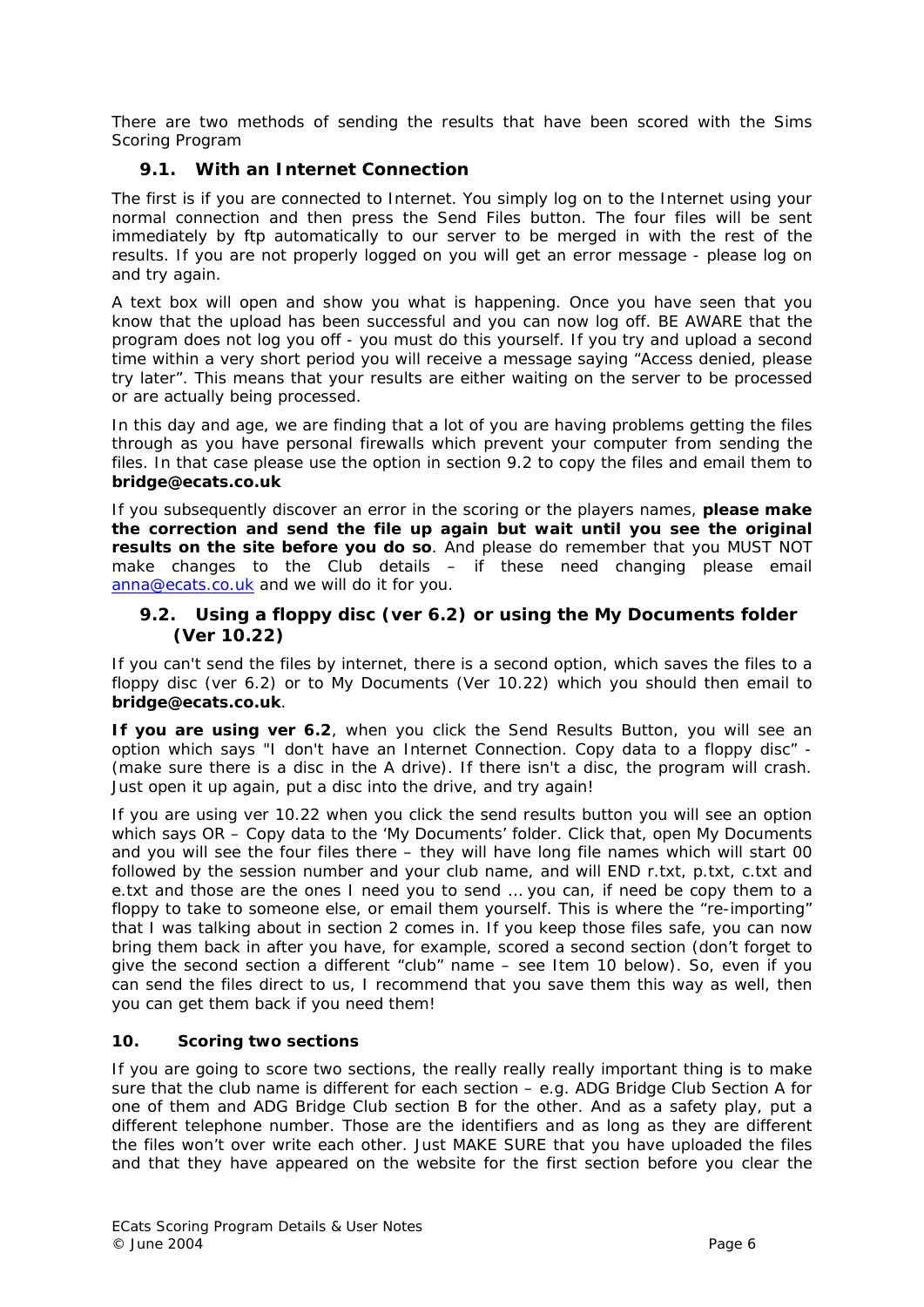data to work on the second section. And if you are safety conscious copy them onto floppy as well (ver 6.2) or to My Documents (ver 10.22) just in case!

## **11. Using the Program again - the Administration Program**

This Administration is on the start button under ECats Sims (ver 6.2) - it is the ECats Cat symbol with a red line round and through it.

When you open it, you have two options - one is to repair a damaged database, the other is to clear all the data so that you can use the program for another event. ONLY use this if you are prepared for **all** your data to be deleted.

See Section 2 if you are using Ver 10.22

The "**Delete ALL user Data**" does just that … it deletes everything, and you won't be able to get it back again, so please be very sure before you click that button and press the subsequent "yes" that this is what you want to do.

The "**Repair Database**" is for those occasions when you have had a crash, or a power fail, or someone has pulled the lead out of the computer and it has shut down in a hurry and the database has become corrupted. You will either get an error message or the program itself won't start up. So in this case, please go into this screen and click this option and the subsequent "yes" that will appear.

We suggest that now you have read this you try it out before worrying - We have been using it and testing it for so long, many of the bits are automatic, but we think you will find it simple and easy to use.

**WARNING** - if you do a reinstall at any time it will over-write any data that you have in the scoring program. If you do need to reinstall for some reason, contact us first and we will tell you how to copy the data out to another area and then get it back.

### **12. Other scoring programs that work with the system**

There are a number of other scoring programs available for use with the ECats Scoring System including CASS the EBU's own scoring program (make sure you get the latest version though, from www.ebu.co.uk/cass ). More information can be found on the website at www.ecatsbridge.com in the Sims section – look at the menu on the right hand side. The FAQ Section there can be very useful as well - check there for answers to any queries you may have !

### **13. Notes for General Interest**

### *13.1. The Scoring Method*

The scoring method is exactly the same as that used by all the Bridge organisations, of course - there is no difference from the methods you have all been used to, but we thought we would have try and explain a bit about it.

The scoring is done using factored frequencies, which means that a specific algorithm, called the Neuberg Formula, is applied to the results to allow for boards with different numbers of results, boards with averages and so forth. The final matchpoints are adjusted with a "sit out" adjustment, to make allowances for clubs playing different numbers of boards. All this should ensure a fair scoring system.

### *13.2. The Reports*

The final ranking list is the only report that shows these factored match points as a total. The other reports only show direct match points, without the factoring being applied.